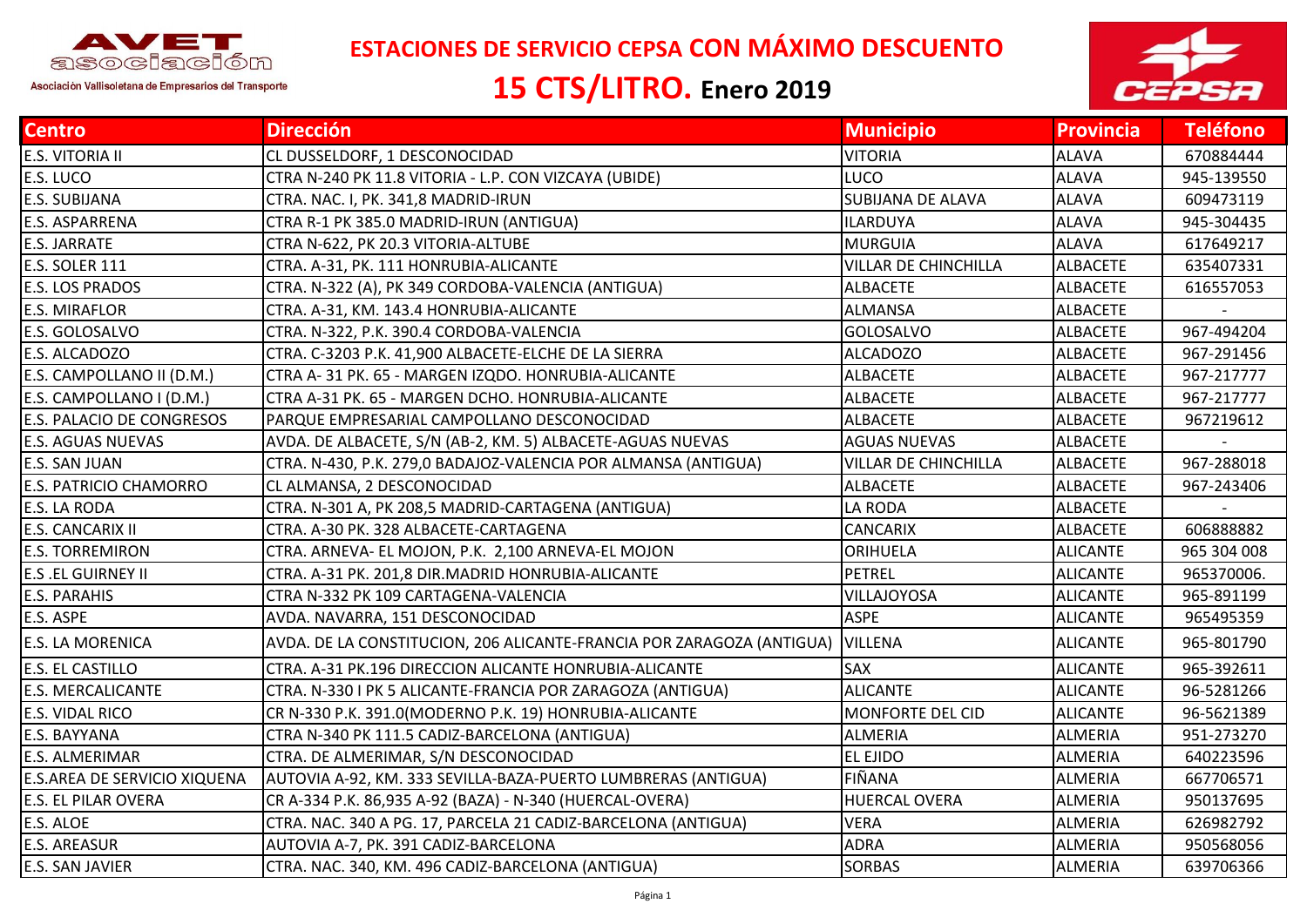| <b>E.S. GADOR</b>                    | CTRA. N-324 P.K. 319,500 CORDOBA-ALMERIA POR JAEN                      | <b>GADOR</b>                | <b>ALMERIA</b>   | 950122879    |
|--------------------------------------|------------------------------------------------------------------------|-----------------------------|------------------|--------------|
| <b>E.S. LA MORENA</b>                | CTRA. NAC. 340, KM. 560, 1 CADIZ-BARCELONA (ANTIGUA)                   | <b>HUERCAL OVERA</b>        | <b>ALMERIA</b>   | 693803914    |
| <b>E.S. COSTA ANDARAX</b>            | PARQUE COMERCIAL LOS NARANJOS DESCONOCIDAD                             | HUERCAL DE ALMERIA          | <b>ALMERIA</b>   |              |
| <b>E.S. ROQUETAS DE MAR</b>          | CR LA MOJONERA P.K. 3,5 BERJA-ROQUETAS DE MAR                          | ROQUETAS DE MAR             | <b>ALMERIA</b>   | 950-324088   |
| <b>E.S. EL REAL</b>                  | CL VENTE VACIO PARC A-1 P.IND. EL REAL CADIZ-BARCELONA                 | <b>ANTAS</b>                | <b>ALMERIA</b>   | 950459079    |
| <b>E.S. SAN ISIDRO</b>               | CR N-340, P.K. 555 CADIZ-BARCELONA (ANTIGUA)                           | HUERCAL OVERA               | <b>ALMERIA</b>   | 600559169    |
| <b>E.S. INDALO LAS LOMAS</b>         | CTRA. NAC. 340A, PK 444 CADIZ-BARCELONA (ANTIGUA)                      | <b>ALMERIA</b>              | <b>ALMERIA</b>   | 645955439    |
| <b>E.S. HUERCAL OVERA</b>            | CTRA. N-340 P.K. 543,3 CADIZ-BARCELONA                                 | <b>HUERCAL OVERA</b>        | <b>ALMERIA</b>   | 950-135146   |
| <b>E.S. LA FELGUERA</b>              | AV. LA REGUERA, S/N DESCONOCIDAD                                       | LANGREO                     | <b>ASTURIAS</b>  | 985682451    |
| <b>E.S. CATUXO I</b>                 | CTRA N-634, PK 548.5 SAN SEBASTIAN-SANTIAGO DE COMPOSTELA              | TAPIA DE CASARIEGO          | <b>ASTURIAS</b>  | 985-623768   |
| <b>E.S. PRENDES</b>                  | CTRA. NAC. 632, KM. 78,8 GIJON-AVILES                                  | CARREÑO                     | <b>ASTURIAS</b>  | 600483355    |
| E.S. SUPESA-POLA DE LENA             | CTRA N-630 PK 414.0 GIJON-SEVILLA                                      | POLA DE LENA                | <b>ASTURIAS</b>  | 985-492554   |
| <b>E.S. CATUXO II</b>                | CTRA N-634, PK 548.5 SAN SEBASTIAN-SANTIAGO DE COMPOSTELA              | <b>TAPIA DE CASARIEGO</b>   | <b>ASTURIAS</b>  |              |
| E.S. LA RIA                          | AV CONDE DE GUADALHORCE, 69 DESCONOCIDAD                               | <b>AVILES</b>               | <b>ASTURIAS</b>  | 98-5573551   |
| E.S.NAVIA                            | POLIGONO DE SALCEDO, 2 SAN SEBASTIAN-SANTIAGO DE COMPOSTELA            | <b>NAVIA</b>                | <b>ASTURIAS</b>  |              |
| <b>E.S. SERVICADARIO</b>             | CTRA. AS-15 P.K. 50,4 N-634 (CORNEYANA) - L.P. CON LEON                | <b>CANGAS DE NARCEA</b>     | <b>ASTURIAS</b>  | 985-5812752  |
| E.S. MORENO MUÑOZ                    | CR N-110 P.K. 253 SORIA-PLASENCIA                                      | <b>AVILA</b>                | <b>AVILA</b>     | 920-220031   |
| E.S. ADANERO I (D.M.)                | CR N-6 P.K. 111 - MARGEN DERECHO MADRID-LA CORUÑA                      | ADANERO                     | <b>AVILA</b>     | 920-307054   |
| E.S. ADANERO II (D.M.)               | CR N-6 P.K. 111 - MARGEN IZQUIERDO MADRID-LA CORUÑA                    | <b>ADANERO</b>              | <b>AVILA</b>     | 920-307054   |
| <b>E.S. LA COLILLA</b>               | CR N-110 P.K. 261,500 SORIA-PLASENCIA                                  | LA COLILLA                  | <b>AVILA</b>     | 920-220031   |
| <b>E.S. RAIGADA VALDIVIA</b>         | CTRA. N-430 P.K. 120 BADAJOZ-VALENCIA POR ALMANSA                      | <b>VALDIVIA</b>             | <b>BADAJOZ</b>   | 606938444    |
| U.S. POSTE BARCARROTA                | CTRA. N-435 P.K. 47 BADAJOZ-HUELVA                                     | <b>BARCARROTA</b>           | <b>BADAJOZ</b>   | 924-736136   |
| <b>E.S. MARINITO</b>                 | CTRA. EX-209, P.K. 37,5 BADAJOZ-MERIDA POR MONTIJO                     | <b>MONTIJO</b>              | <b>BADAJOZ</b>   | 924-454858   |
| <b>E.S. EL CRUCE DE USAGRE</b>       | CTRA.BADAJOZ-GRANADA P.K. 97 BADAJOZ-GRANADA                           | USAGRE                      | <b>BADAJOZ</b>   | 924585127    |
| <b>E.S. LLANOS DE EXTREMADURA</b>    | CTRA.SEVILLA KM.648 GIJON-SEVILLA                                      | ALMENDRALEJO                | <b>BADAJOZ</b>   | 924-670835   |
| <b>E.S. GASERNAV</b>                 | CR N-430 P.K. 153,700 BADAJOZ-VALENCIA POR ALMANSA                     | CASAS DE DON PEDRO          | <b>BADAJOZ</b>   | 924-864660   |
| <b>E.S. CALZADILLA DE LOS BARROS</b> | AUTOVIA A-66 PK. 694 GIJON-SEVILLA                                     | CALZADILLA DE LOS BARROS    | <b>BADAJOZ</b>   | 924.14.92.82 |
| <b>E.S. FIERROIL</b>                 | AUTOVIA A-66 PK. 657 GIJON-SEVILLA                                     | <b>VILLAFRANCA DE LOS</b>   | <b>BADAJOZ</b>   | 615999286    |
| <b>E.S. GURB II</b>                  | CTRA. EIX TRANSVERSAL C-25, P.K. 175 LERIDA-GERONA (EJE TRANSVERSAL)   | <b>GURB</b>                 | <b>BARCELONA</b> |              |
| <b>E.S. GURB</b>                     | EIX TRANSVERSAL LLEIDA-GIRONA PK 174,5 LERIDA-GERONA (EJE TRANSVERSAL) | <b>GURB</b>                 | <b>BARCELONA</b> | 93-8853923   |
| <b>E.S. GORNAL</b>                   | CTRA. N-340 PK. 1196.525 CADIZ-BARCELONA                               | <b>CASTELLET Y GORNAL</b>   | <b>BARCELONA</b> | 977168742    |
| <b>E.S. ACEQUES</b>                  | CTRA. N-122 P.K. 278,160 ZARAGOZA-PORTUGAL                             | <b>CASTRILLO DE LA VEGA</b> | <b>BURGOS</b>    | 947-536192   |
| <b>E.S. MILAGROS</b>                 | CR A-1 P.K. 149,500 MADRID-BURGOS                                      | <b>MILAGROS</b>             | <b>BURGOS</b>    | 947-500767   |
| <b>E.S. VILLALONQUEJAR</b>           | CONDADO DE TREVIÑO, 30 DESCONOCIDAD                                    | <b>BURGOS</b>               | <b>BURGOS</b>    | 947 27 33 65 |
| <b>E.S. TAMACA</b>                   | CR N-I P.K. 146.600 MADRID-BURGOS                                      | <b>PARDILLA</b>             | <b>BURGOS</b>    | 947-500767   |
| E.S. CERRO                           | CTRA. N-1, P.K. 214 MADRID-BURGOS                                      | MADRIGALEJO DEL MONTE       | <b>BURGOS</b>    | 947173085    |
| <b>E.S. TUDANCA</b>                  | CR N-I P.K.152,8 MADRID-BURGOS                                         | <b>FUENTESPINA</b>          | <b>BURGOS</b>    | 947-506011   |
| <b>E.S. LA BRUJULA</b>               | CR N-I P.K. 259,500 MADRID-IRUN                                        | MONASTERIO DE RODILLA       | <b>BURGOS</b>    | 947-430371   |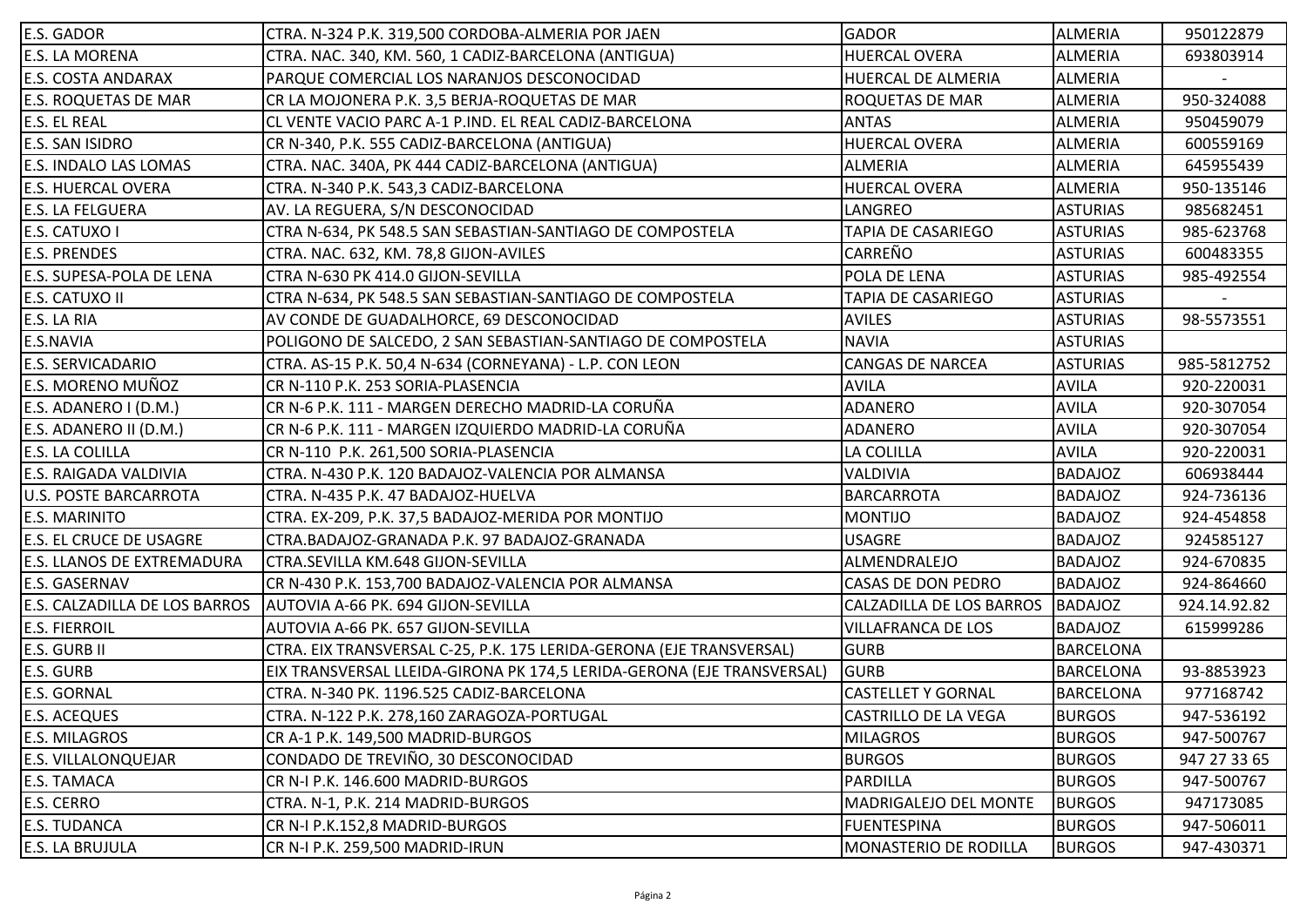| <b>E.S. VILLAQUIRAN</b>            | CTRA. NAC. 620A, KM. 32,3 BURGOS-PORTUGAL POR SALAMANCA (ANTIGUA)                      | <b>VILLAQUIRAN DE LOS</b><br><b>INFANTES</b> | <b>BURGOS</b>      | 947161353      |
|------------------------------------|----------------------------------------------------------------------------------------|----------------------------------------------|--------------------|----------------|
| <b>E.S. TAMACA AUTOCENTRO</b>      | POL.IND.AVD.LUIS MATEOS, 16 ZARAGOZA-PORTUGAL                                          | <b>ARANDA DE DUERO</b>                       | <b>BURGOS</b>      | 947-546536     |
| E.S. LA CASAREÑA                   | CM VECINAL CACERES-CASAR DE CACERES PK 8 SOLLANA-PILAR DE LA HORADADA CASAR DE CACERES |                                              | <b>CACERES</b>     | 927-291661     |
|                                    | E.S. NTRA.SRA.DE VALDEFUENTES CTTRA. CC-204 P.K. 23,9 PLASENCIA-POZUELO DEL ZARZON     | <b>MONTEHERMOSO</b>                          | <b>CACERES</b>     | 927-430071     |
| <b>E.S. TRUJILLO</b>               | CTRA. R-E, PK. 251.70 MADRID-BADAJOZ (ANTIGUA)                                         | TRUJILLO                                     | <b>CACERES</b>     | 678397589      |
| <b>E.S. ALDEANUEVA</b>             | CTRA. A-66 PK. 436.44 GIJON-SEVILLA                                                    | ALDEANUEVA DEL CAMINO                        | <b>CACERES</b>     |                |
| <b>E.S. ALMARAZ</b>                | AUTOVIA A-V KM. 193,800 MADRID-FRONTERA PORTUGUESA (BADAJOZ)                           | ALMARAZ                                      | <b>CACERES</b>     | 630986803      |
| <b>E.S.HNOS.CORDERO BERMEJO</b>    | CTRA. CC-523 P.K. 5.6 N-521 (MALPARTIDA DE CACERES) - EX-117 (EMBALSE DE<br>ALCANTARA) | <b>ARROYO DE LA LUZ</b>                      | <b>CACERES</b>     | 927-270008     |
| <b>E.S. LAS VEGAS</b>              | CR C.511 P.K. 65,492 NAVALMORAL DE LA MATA - L.P. CON PORTUGAL POR                     | <b>GALISTEO</b>                              | <b>CACERES</b>     | 927 19 40 40 * |
| E.S. TRUJILLO I (D.M.)             | CTRA. N-V, P.K. 245,2 FORTUNA-MOLINA DE SEGURA                                         | <b>TRUJILLO</b>                              | <b>CACERES</b>     | 927-338428/30  |
| E.S. TRUJILLO II (D.M.)            | CTRA. N-V, P.K. 244,5 MADRID-FRONTERA PORTUGUESA (BADAJOZ)                             | TRUJILLO                                     | <b>CACERES</b>     |                |
| <b>E.S. LA PALMOSA</b>             | CR 440 PK.57 JEREZ-LOS BARRIOS - APD.45 JEREZ DE LA FRONTERA-LOS BARRIOS               | <b>ALCALA DE LOS GAZULES</b>                 | <b>CADIZ</b>       | 956-413212     |
| <b>E.S. GUADACORTE I</b>           | CTRA. N-340 P.K. 110,8 - DIRECCION MADRID CADIZ-BARCELONA                              | <b>LOS BARRIOS</b>                           | CADIZ              | 956-677202     |
| <b>U.S. MANUEL GUERRERO</b>        | JOSE ANTONIO PRIMO DE RIVERA, 25 DESCONOCIDAD                                          | <b>MEDINA SIDONIA</b>                        | <b>CADIZ</b>       | 956-411035     |
| <b>E.S. CAÑADA ANCHA</b>           | CTRA. N-IV P.K. 632 MADRID-CADIZ                                                       | JEREZ DE LA FRONTERA                         | <b>CADIZ</b>       | 956 185 133    |
| <b>E.S. LA PEPA</b>                | PG MUELLE DE LA CABEZUELA, S/N DESCONOCIDAD                                            | <b>PUERTO REAL</b>                           | <b>CADIZ</b>       | 956479459      |
| <b>E.S. GUADACORTE II</b>          | CTRA. N-340 P.K. 110,8 - DIRECCION MADRID CADIZ-BARCELONA                              | <b>LOS BARRIOS</b>                           | <b>CADIZ</b>       | 956-677202     |
| <b>E.S. PUERTO BAHIA DE</b>        | AVDA. GAITAN AYALA, S/N DESCONOCIDAD                                                   | <b>ALGECIRAS</b>                             | CADIZ              | 676707363      |
| <b>E.S. ROMPEOLAS</b>              | CL PUERTO REAL, S/N DESCONOCIDAD                                                       | CADIZ                                        | <b>CADIZ</b>       | 956-283715     |
| <b>E.S. LA JARA</b>                | CR C-441 P.K. 67,1 JEREZ DE LA FRONTERA-CHIPIONA                                       | <b>CHIPIONA</b>                              | <b>CADIZ</b>       | 956-374602     |
| <b>E.S. SAN ROQUE</b>              | CTRA N-634 PK 232.0 SAN SEBASTIAN-SANTIAGO DE COMPOSTELA (ANTIGUA)                     | <b>TORRELAVEGA</b>                           | <b>CANTABRIA</b>   | 942-881066     |
| <b>E.S. ANERO</b>                  | CTRA. SV-4303 P.K. 1,5 Bº LA SOTA BILBAO-SANTANDER / TORRELAVEGA-GIJON                 | <b>ANERO</b>                                 | <b>CANTABRIA</b>   | 942 507297     |
| E.S. REVILLA S-30                  | Bº LA CALVA, 16 Autovía Ronda de la Bahía de Santander                                 | REVILLA DE CAMARGO                           | <b>CANTABRIA</b>   | 639793380      |
| <b>E.S. CRESMAR</b>                | AUTOVIA A-8, KM. 234 BILBAO-SANTANDER / TORRELAVEGA-GIJON                              | <b>HELGUERA DE REOCIN</b>                    | <b>CANTABRIA</b>   | 942821077      |
| <b>E.S. EL HAYA</b>                | CTRA. NAC. 634, KM. 136,4 SAN SEBASTIAN-SANTIAGO DE COMPOSTELA                         | <b>ONTON</b>                                 | <b>CANTABRIA</b>   | 607151591      |
| E.S. ONDA 1                        | AVDA. MEDITERRANI, 34 GRAO DE CASTELLON-L.P. CON TERUEL POR ONDA                       | <b>ONDA</b>                                  | <b>CASTELLON</b>   | 964/602461     |
| <b>E.S. BARRACAS</b>               | CTRA N-234 PK 60.3 SAGUNTO-BURGOS                                                      | <b>BARRACAS</b>                              | CASTELLON          | 964-121005/064 |
| <b>E.S. JOSE M.BUENO ANDREU</b>    | CTRA. CS-6011 P.K. 1,200 ALMENARA-VALL DE UXO                                          | <b>ALMENARA</b>                              | <b>CASTELLON</b>   | 96-2623452     |
| <b>E.S. GAVISA PUERTO</b>          | MUELLE SERRANO LLOBERAS-PUERTO CASTELLON DESCONOCIDAD                                  | CASTELLON DE LA PLANA                        | <b>CASTELLON</b>   | 964-22 05 98   |
| E.S. SOS                           | CTRA N-340 PK 63.3 CADIZ-BARCELONA                                                     | <b>CASTELLON DE LA PLANA</b>                 | <b>CASTELLON</b>   | 964-217829     |
| <b>E.S. MARKOLE</b>                | CTRA. N-340, P.K. 950 CADIZ-BARCELONA                                                  | <b>CHILCHES</b>                              | <b>CASTELLON</b>   | 964 584000     |
| E.S. TIERCAS (D.M.)                | CTRA. N-340, PK. 963,7 CADIZ-BARCELONA                                                 | ALQUERIAS DEL NIÑO<br><b>PERDIDO</b>         | <b>CASTELLON</b>   | 964511588      |
| <b>E.S. FRAVIFE</b>                | CTRA. CV-20 P.K. 2.3 ALDEASECA DE LA FRONTERA-CANTALAPIEDRA                            | <b>VILLARREAL DE LOS</b>                     | <b>CASTELLON</b>   | 964511783 *    |
| <b>E.S. VERDERA</b>                | CTRA. N-340 P.K. 142.2 CADIZ-BARCELONA                                                 | <b>VINAROZ</b>                               | <b>CASTELLON</b>   | 964-401504     |
| E.S. GAVISA                        | CTRA. C-232, P.K. 3.0 ALDEASECA DE LA FRONTERA-CANTALAPIEDRA                           | CASTELLON DE LA PLANA                        | <b>CASTELLON</b>   | 964-220598     |
| <b>E.S. CARBURANTES SAN ISIDRO</b> | CTRA. NAC. 401, PK. 164,8 MADRID-CIUDAD REAL (ANTIGUA)                                 | <b>MALAGON</b>                               | <b>CIUDAD REAL</b> | 630876789      |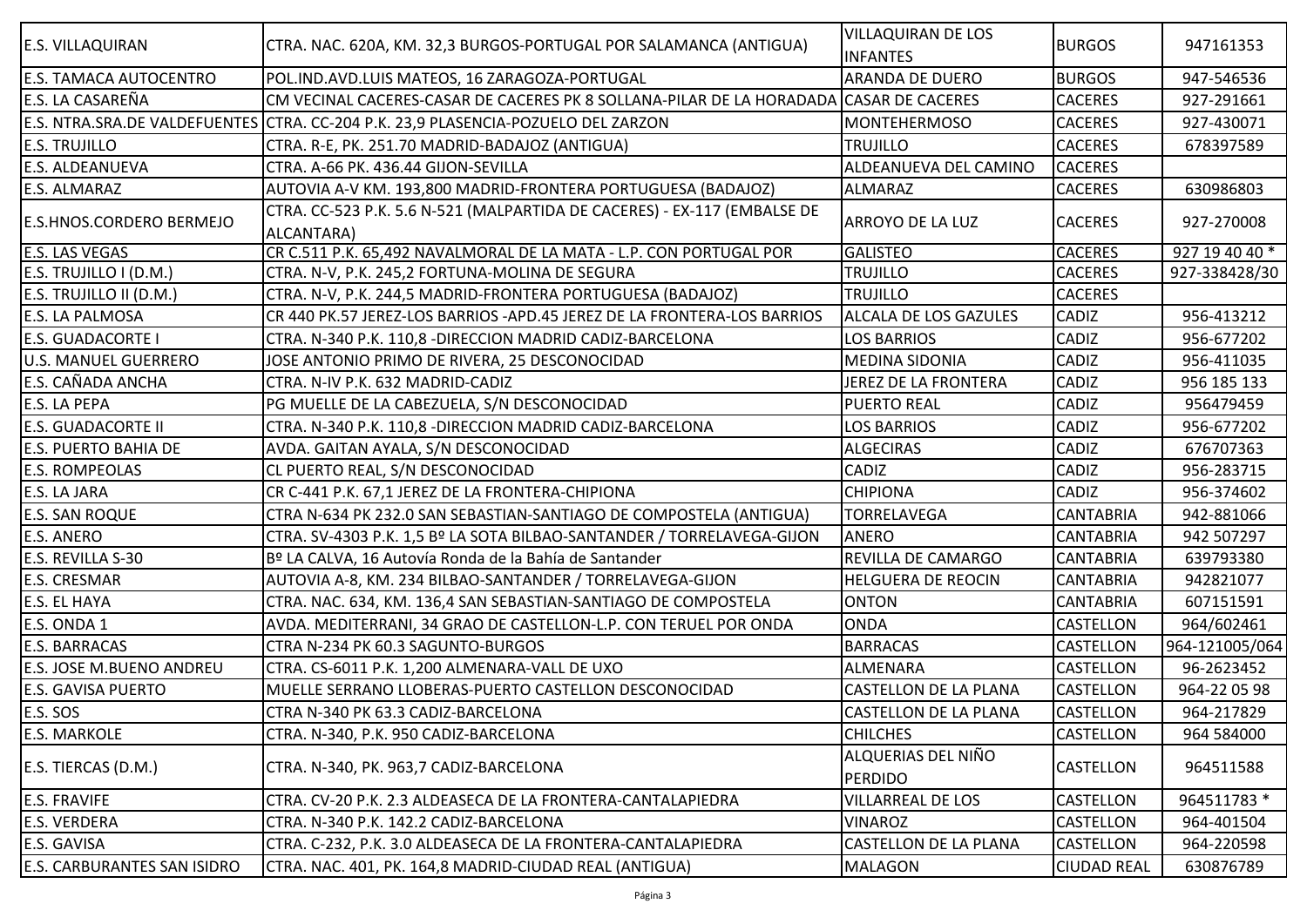| <b>E.S. FRANCISCO MOLINA</b>                    | CTRA. N-IV P.K. 178,800 MADRID-CADIZ                           | <b>MEMBRILLA</b>          | <b>CIUDAD REAL</b> | 926-696001    |
|-------------------------------------------------|----------------------------------------------------------------|---------------------------|--------------------|---------------|
| <b>E.S.CRISTO DE LA MISERICORDIA</b>            | CTRA. CIUDAD REAL-VLADEPEÑAS, PK. 4,7 PORZUNA - ALMANSA        | <b>MIGUELTURRA</b>        | <b>CIUDAD REAL</b> | 926-241145    |
| <b>E.S. ALAMEDA DE CERVERA</b>                  | CTRA. C-400 P.K. 114,800 TOLEDO - N-430 (MUNERA)               | <b>ALAMEDA DE CERVERA</b> | <b>CIUDAD REAL</b> | 926-582066    |
| <b>E.S. CONSUMAL</b>                            | AVDA. DE LOS VINOS, 2 CORDOBA-TARRAGONA POR CUENCA             | ALCAZAR DE SAN JUAN       | <b>CIUDAD REAL</b> |               |
| <b>E.S. DAIMIEL</b>                             | CTRA. NAC. 420, KM. 236,6 CORDOBA-TARRAGONA POR CUENCA         | <b>DAIMIEL</b>            | <b>CIUDAD REAL</b> | 688917611     |
| <b>E.S. BECARES</b>                             | CTRA. NAC. 430, PK. 305 BADAJOZ-VALENCIA POR ALMANSA           | <b>CIUDAD REAL</b>        | <b>CIUDAD REAL</b> | 926216260     |
| <b>E.S. LA ESTRELLA</b>                         | CTRA. CIUDAD-REAL-MIGULETURRA, KM. 0,225 PORZUNA - ALMANSA     | <b>MIGUELTURRA</b>        | <b>CIUDAD REAL</b> | 630-876789    |
| <b>E.S. EL HIDALGO</b>                          | CR N-IV P.K. 193,500 MADRID-CADIZ                              | VALDEPEÑAS                | <b>CIUDAD REAL</b> | 926-312314    |
| E.S. LA PURISIMA                                | CR N-IV KM. 220 MADRID-CADIZ                                   | SANTA CRUZ DE MUDELA      | <b>CIUDAD REAL</b> | 926-331360    |
| <b>E.S. ARROYO DE LA MIEL</b>                   | CTRA. R-4 P.K. 405 MADRID-CADIZ (ANTIGUA)                      | <b>CORDOBA</b>            | <b>CORDOBA</b>     | 957-294130    |
| E.S. MESEGO                                     | CR R-4 P.K. 424.0 MADRID-CADIZ (ANTIGUA)                       | <b>ALDEA QUINTANA</b>     | <b>CORDOBA</b>     | 957-306 118   |
| <b>E.S. SAN MARINO</b>                          | CTRA. N-432 P.K. 317 BADAJOZ-GRANADA                           | CASTRO DEL RIO            | <b>CORDOBA</b>     | 957-370374    |
| <b>E.S. EL BERROCAL</b>                         | CTRA N-331 P.K. 95.5 CORDOBA-MALAGA                            | <b>BENAMEJI</b>           | <b>CORDOBA</b>     | 656877013     |
| <b>E.S. LA MEZQUITA</b>                         | CTRA. N-IV P.K. 393,524 MADRID-CADIZ                           | <b>CORDOBA</b>            | <b>CORDOBA</b>     | 957-306118    |
| <b>E.S. CERVERA OIL</b>                         | CTRA. A-3 MADRID-VALENCIA, PK, 141,5 MADRID-VALENCIA           | CERVERA DEL LLANO         | <b>CUENCA</b>      | 667776124     |
| <b>E.S. AREA 77 (II)</b>                        | AUTOVIA LEVANTE A-3 PK. 77 MARG.IZQ MADRID-VALENCIA            | <b>BELINCHON</b>          | <b>CUENCA</b>      |               |
| <b>E.S. AREA 77 (I)</b>                         | AUTOVIA LEVANTE A-3 PK. 77 MARG. DCHO. MADRID-VALENCIA         | <b>BELINCHON</b>          | <b>CUENCA</b>      |               |
| <b>E.S. TARANCON -MANZANARES</b><br><b>RUIZ</b> | CTRA. NAC. III, PK. 82 MADRID-VALENCIA                         | TARANCON                  | <b>CUENCA</b>      | 969320800     |
| E.S. CASTILLO DE GARCIMUÑOZ                     | CTRA. N-III P.K. 162,080 MADRID-VALENCIA                       | CASTILLO DE GARCIMUÑOZ    | <b>CUENCA</b>      | 969-292490    |
| E.S. LASERNA TRIVIÑO                            | CTRA. MADRID-VALENCIA, P.K. 167,5 MADRID-VALENCIA              | HONRUBIA                  | <b>CUENCA</b>      | 969 29 20 15* |
| <b>E.S. CASTILLEJO DE INIESTA</b>               | AUTOVIA A-3, KM. 224 (DIR. VALENCIA) MADRID-VALENCIA           | CASTILLEJO DE INIESTA     | <b>CUENCA</b>      | 962-312124/9  |
| <b>E.S. SAN ROQUE CASTILLO</b><br>GARCIMUÑOZ    | CR N-III AUTOV.DE LEVANTE P.K. 161 MADRID-VALENCIA             | CASTILLO DE GARCIMUÑOZ    | <b>CUENCA</b>      | 969-292015    |
| <b>E.S. VERGES</b>                              | CTRA. C-31, P.K. 357,8 CALAFELL-EL PRAT DE LLOBREGAT           | <b>VERGES</b>             | GERONA             | 972-780134    |
| <b>E.S. ELF-LA JUNQUERA</b>                     | CR UNIDIRECCIONAL DE ADUANAS N-II MADRID-BARCELONA-LA JUNQUERA | LA JUNQUERA               | <b>GERONA</b>      | 972-555311    |
| <b>E.S. CURRO VARGAS</b>                        | PUENTE TOLEDANO S/N DESCONOCIDAD                               | <b>MOTRIL</b>             | <b>GRANADA</b>     | 958-600222    |
| <b>E.S. MUCHO MOTRIL</b>                        | CTRA. N-340 P.K. 11,100 CADIZ-BARCELONA                        | CARCHUNA                  | <b>GRANADA</b>     | 958-623226    |
| <b>E.S. SAN MIGUEL</b>                          | CTRA NAC.432, KM. 425 BADAJOZ-GRANADA                          | PINOS PUENTE              | <b>GRANADA</b>     | 958450160     |
| E.S. LEÑAS EL PELAO                             | CTRA. A-92 N 341,6 GUADIX-PUERTO LUMBRERAS                     | <b>BAZA</b>               | <b>GRANADA</b>     |               |
| <b>E.S. CURRO VARGAS III</b>                    | AUTOVIA GR-14. PK. 0 - PAGO DE PARAUTA DESCONOCIDAD            | <b>MOTRIL</b>             | <b>GRANADA</b>     | 680789104     |
| <b>E.S. DARRO</b>                               | CTRA. A-308, PK. 26.600 CORDOBA-ALMERIA POR JAEN               | <b>DARRO</b>              | GRANADA            | 958345292     |
| <b>E.S. LA PALMA</b>                            | CTRA. N-342 P.K. 500,100 SEVILLA-BAZA-PUERTO LUMBRERAS         | LOJA                      | <b>GRANADA</b>     | 958-313802    |
| <b>E.S. VENTA DEL SOL</b>                       | CTRA N-342 PK 176.6 JEREZ DE LA FRONTERA-AGUILAS               | <b>BAZA</b>               | <b>GRANADA</b>     | 958700385     |
| <b>E.S. SANTA AMALIA</b>                        | CTRA. N-432 P.K. 429 BADAJOZ-GRANADA                           | <b>ATARFE</b>             | <b>GRANADA</b>     | 958-438759    |
| <b>E.S. MOTRIL</b>                              | CTRA. N-323, P.K. 193.0 BAILEN-MOTRIL                          | <b>MOTRIL</b>             | <b>GRANADA</b>     | 958-600340    |
| <b>E.S. MERCAGRANADA</b>                        | CR N-432 P.K. 431 C.MERCAGRANADA BADAJOZ-GRANADA               | <b>ATARFE</b>             | <b>GRANADA</b>     | 958-289806    |
| E.S. CARO                                       | CTRA. N-342 A-92 P.K. 329,600 SEVILLA-BAZA-PUERTO LUMBRERAS    | <b>DARRO</b>              | <b>GRANADA</b>     | 958680031     |
| <b>E.S. ILLORA</b>                              | CR C-222 P.K. 0,7 (ILLORA-GRANADA) ILLORA-GRANADA              | <b>ILLORA</b>             | <b>GRANADA</b>     | 958463056     |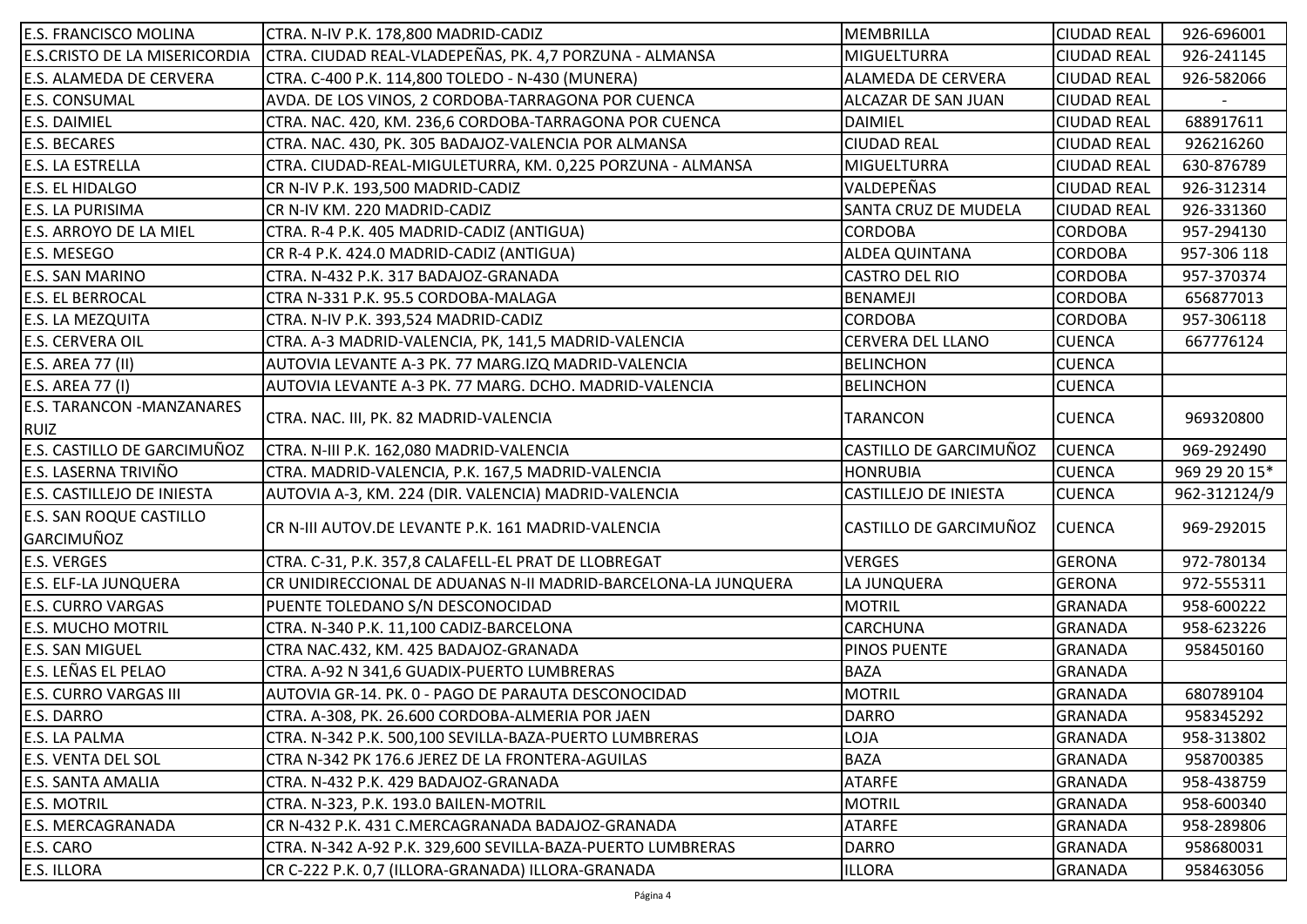| E.S. AREA 112                  | CTRA. N-II, P.K. 112 MADRID-BARCELONA-LA JUNQUERA                      | <b>ALGORA</b>                     | <b>GUADALAJAR</b> | 616928524    |
|--------------------------------|------------------------------------------------------------------------|-----------------------------------|-------------------|--------------|
| <b>U.S. POSTE LEGAZPIA</b>     | CTRA. LEGAZPI-OÑATE DESCONOCIDAD                                       | LEGAZPIA                          | <b>GUIPUZCOA</b>  | 943-734219   |
| <b>E.S. IRUN</b>               | CTRA R-1 PK 480.5 MADRID-IRUN                                          | <b>IRUN</b>                       | <b>GUIPUZCOA</b>  | 943-638412   |
| <b>E.S. BILLABONA</b>          | CTRA. A-1, PK. 443 - MARGEN IZQUIERDO MADRID-BURGOS                    | <b>VILLABONA</b>                  | <b>GUIPUZCOA</b>  | 943693079    |
| E.S. ITZIAR I                  | AUTOPISTA A-8, KM. 55 BEHOBIA-BILBAO                                   | <b>ICIAR</b>                      | <b>GUIPUZCOA</b>  | 670884444    |
| <b>E.S. NARRONDO</b>           | CTRA. N-634, P.K. 29,7 SAN SEBASTIAN-SANTIAGO DE COMPOSTELA            | ZUMAYA                            | <b>GUIPUZCOA</b>  | 943-861082   |
| <b>E.S. ETXEGARATE</b>         | CTRA. N I PK. 406 MADRID-BURGOS                                        | <b>IDIAZABAL</b>                  | <b>GUIPUZCOA</b>  | 943187810    |
| <b>E.S. ITZIAR II</b>          | AUTOPISTA A-8, KM. 55 BEHOBIA-BILBAO                                   | <b>ICIAR</b>                      | <b>GUIPUZCOA</b>  | 670884444    |
| <b>E.S. A-49 TRIGUEROS I</b>   | AUTOVIA A-49, PK. 70,3 SEVILLA-AYAMONTE                                | <b>TRIGUEROS</b>                  | <b>HUELVA</b>     |              |
| <b>E.S. A-49 TRIGUEROS II</b>  | CTRA. A-49 PK. 70.3 SEVILLA-AYAMONTE                                   | <b>TRIGUEROS</b>                  | <b>HUELVA</b>     | 959356363    |
| <b>E.S. AINSA</b>              | AV PIRENAICA, 14 N-123 (ENATE) - FRANCIA POR AINSA                     | <b>AINSA</b>                      | <b>HUESCA</b>     | 974-500006   |
| <b>E.S.PORTAL DE SERRABLO</b>  | CTRA. N-330, P.K. 616.700 ALICANTE-FRANCIA POR ZARAGOZA                | HOSTAL DE IPIES                   | <b>HUESCA</b>     | 974496913    |
| E.S.SENA                       | CTRA. FRAGA A HUESCA A-131, PK. 40,800 FRAGA-HUESCA                    | <b>SENA</b>                       | <b>HUESCA</b>     | 620971775    |
| <b>E.S. BALLOBAR</b>           | CTRA FRAGA-HUESCA A-131, KM. 16 FRAGA-HUESCA                           | <b>BALLOBAR</b>                   | <b>HUESCA</b>     | 974461400    |
| E.S. GASOLINERAS BERNAD, S.L.  | CTRA. DE FRAGA A MONZON A-1234 PK.12 FRAGA-MONZON                      | ZAIDIN                            | <b>HUESCA</b>     | 974461026    |
| <b>E.S. CANFRANC</b>           | CTRA. N-330, PK. 664 ALICANTE-FRANCIA POR ZARAGOZA                     | <b>CANFRANC- ESTACION</b>         | <b>HUESCA</b>     | 696424622    |
| <b>E.S. SAN ANTONIO</b>        | CTRA. LINARES-ORCERA (C-3210), OK. 48,2 N-322 BEAS DE SEGURA - LINARES | SANTISTEBAN DEL PUERTO            | <b>JAEN</b>       | 636985151    |
| <b>E.S. RIO GORDILLO</b>       | CTRA. A-316, PK. 65 UBEDA-ALCAUDETE                                    | TORREDELCAMPO                     | <b>JAEN</b>       | 636985151    |
| E.S. LA ZARZUELA               | CTRA A-6100 BAÑOS-LINARES, PK. 40,300 LINARES-BAÑOS DE LA ENCINA       | <b>LINARES</b>                    | <b>JAEN</b>       | 616567224    |
| E.S. ANDUJAR II                | CTRA R-4 PK 316.7 MADRID-CADIZ                                         | <b>ANDUJAR</b>                    | <b>JAEN</b>       | 953-507942   |
| <b>E.S. EL OLIVO</b>           | CTRA N-323 PK 32.0 BAILEN-MOTRIL (ANTIGUA)                             | <b>JAEN</b>                       | <b>JAEN</b>       | 953281041    |
| E.S. EL PASO II(D.M.)          | CTRA N-IV PK.294 (CADIZ-MADRID) MADRID-CADIZ (ANTIGUA)                 | <b>BAILEN</b>                     | <b>JAEN</b>       | 953-670302   |
| <b>E.S. TORRES QUEVEDO</b>     | CL TORRES QUEVEDO, PARCELA III, 30-31 DESCONOCIDAD                     | LA CORUÑA                         | LA CORUÑA         | 981-140036   |
| <b>E.S. VILLA DE NOYA</b>      | CL SAN BERNARDO, S/N NOYA- SANTIAGO DE COMPOSTELA                      | <b>NOYA</b>                       | LA CORUÑA         | 981-823 415* |
| <b>E.S. GARLOU</b>             | CTRA. C-550 P.K. 53 CEE -PADRON                                        | <b>BOIRO</b>                      | LA CORUÑA         | 981 844471   |
| <b>E.S. CERQUEDA</b>           | AVDA. MALPICA, 66-68 CARBALLO-MALPICA DE BERGANTIÑOS                   | CARBALLO                          | LA CORUÑA         | 608388927    |
| <b>E.S. DISTGASOLEO</b>        | CTRA. N-VI P.K. 596 MADRID-LA CORUÑA                                   | <b>OLEIROS</b>                    | LA CORUÑA         | 981.55.51.66 |
| <b>U.S. LOS ANGELES GAS</b>    | AV ALFEREZ PROVISIONAL, 10 DESCONOCIDAD                                | LA CORUÑA                         | LA CORUÑA         | 981509999    |
| <b>E.S. ALVEDRO</b>            | CTRA. NAC. 550, PK 9,4 LA CORUÑA-TUY                                   | <b>CULLEREDO</b>                  | LA CORUÑA         | 981 650 251  |
| <b>E.S. LAG SIGUEIRO</b>       | CTRA. NAC. 550, KM. 50 - LUGAR SIGUEIRO LA CORUÑA-TUY                  | SANTIAGO DE COMPOSTELA  LA CORUÑA |                   | 981509999    |
| <b>E.S. OS CARBALLOS</b>       | CTRA. OS CARBALLOS NARZOA, P.K. 53 LA CORUÑA-TUY                       | <b>OROSO</b>                      | LA CORUÑA         | 981680606    |
| E.S. OLEIROS                   | CR LC-147 PK. 9.0 PERILLO-SADA                                         | <b>OLEIROS</b>                    | LA CORUÑA         | 981-610775   |
| <b>E.S. XALLAS</b>             | LG. CERDEIRAS, S/N SANTA COMBA-PORTUGALETE                             | <b>SANTA COMBA</b>                | LA CORUÑA         | 981509999    |
| E.S. GASOLEOS MONTAÑA S.L.     | C-552 PK 58,56 LA CORUÑA-FINISTERRE                                    | <b>BAYO</b>                       | LA CORUÑA         |              |
| <b>E.S. COMPOSTELA</b>         | RUA DO AMIO, PARC.32 POL.IND.COSTA VELLA DESCONOCIDAD                  | SANTIAGO DE COMPOSTELA            | LA CORUÑA         | 981 887458   |
| <b>E.S. SAN MATEO</b>          | CTRA. AC-116 PK. 5.7 FERROL-MEIRAS-VALDOVIÑO                           | <b>NARON</b>                      | LA CORUÑA         | 981-485000   |
| <b>E.S.ESCLAVITUD - PADRON</b> | CTRA N-550, PK 76,400 LA CORUÑA-TUY                                    | <b>ESCLAVITUD</b>                 | LA CORUÑA         | 981-803251   |
| <b>E.S. ESPIRITU SANTO</b>     | CTRA. N-VI, P.K. 582 MADRID-LA CORUÑA                                  | <b>SADA</b>                       | LA CORUÑA         | 981-611637   |
| <b>E.S. ESTASER A SILVA</b>    | CL/ XAQUIN LORENZO, 28-30 SANTA COMBA-LA SILVA                         | CERCEDA                           | LA CORUÑA         | 981-692428   |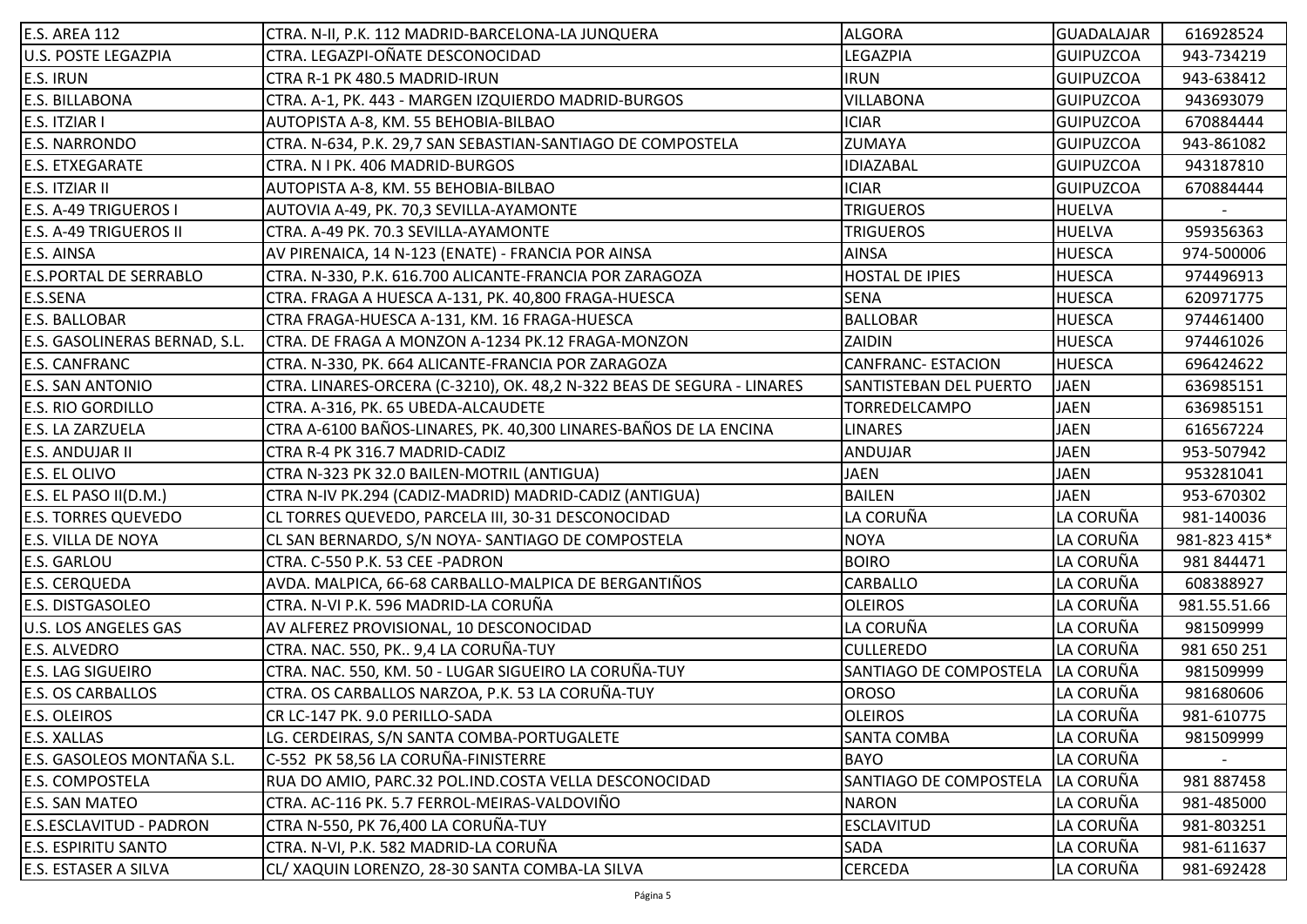| <b>E.S. BRIONES</b>                 | CTRA. N-232, P.K. 441,4 VINAROZ-SANTANDER                                           | <b>BRIONES</b>                | LA RIOJA      | 941301035    |
|-------------------------------------|-------------------------------------------------------------------------------------|-------------------------------|---------------|--------------|
| <b>E.S. SAN CAMILO</b>              | CTRA N-232 PK 4,16 VINAROZ-SANTANDER                                                | NAVARRETE                     | LA RIOJA      | 941-440422   |
| <b>E.S. PLACIDO RIAÑO</b>           | CTRA. N-120 P.K. 43 LOGROÑO-VIGO (ANTIGUA)                                          | <b>BAÑARES</b>                | LA RIOJA      | 941-340945   |
| <b>E.S. LA VEGUILLA I</b>           | AUTOVIA A-231, P.K. 49 LEON-BURGOS                                                  | <b>SAHAGUN DE CAMPOS</b>      | <b>LEON</b>   |              |
| <b>E.S. EL PASO HONROSO</b>         | CTRA. N-120 P.K. 335.3 LOGROÑO-VIGO                                                 | <b>HOSPITAL DE ORBIGO</b>     | <b>LEON</b>   | 987-361010   |
| <b>E.S. LA HACIENDA</b>             | CTRA. N-6 P.K. 302,600 MADRID-LA CORUÑA (ANTIGUA)                                   | LA BAÑEZA                     | LEON          | 649804152    |
| <b>E.S. LOS ROSALES</b>             | CTRA R-6, PK 374,800 MADRID-LA CORUÑA                                               | ALMAZCARA                     | LEON          | 663777445    |
| <b>E.S. PUERTA DE ASTORGA</b>       | CTRA. ASTORGA A VAL S.LORENZO, P.K. 1,20 MADRID-LA CORUÑA                           | <b>ASTORGA</b>                | LEON          | 987617066    |
| <b>E.S. LA HACIENDA</b>             | AUTOVIA A-6, KM 303 MADRID-LA CORUÑA                                                | LA BAÑEZA                     | <b>LEON</b>   | 987642364    |
| <b>E.S.VILLAMANIN</b>               | CTRA. N-630 PK. 105.400 GIJON-SEVILLA                                               | VILLAMANIN                    | LEON          | 987-598033   |
| <b>E.S. LA VEGUILLA II</b>          | AUTOVIA A-231, P.K. 49 (BURGOS A LEON) LEON-BURGOS                                  | <b>SAHAGUN DE CAMPOS</b>      | <b>LEON</b>   |              |
| <b>E.S. PONT DE SUERT</b>           | CR N-230 P.K. 124,700 LERIDA-FRANCIA                                                | EL PONT DE SUERT              | LERIDA        | 973-691186   |
| <b>E.S. DALMAU</b>                  | AV. DEL EJERCITO, 44 MADRID-BARCELONA-LA JUNQUERA                                   | LERIDA                        | LERIDA        | 973267972    |
| <b>E.S. FONDARELLA</b>              | AUTOVIA A-2 PK. 485,120 MADRID-BARCELONA-LA JUNQUERA                                | <b>FONDARELLA</b>             | LERIDA        | 973295238    |
| E.S. O CORGO I                      | AUTOVÍA A-6, KM 487 MADRID-LA CORUÑA                                                | <b>CORGO</b>                  | <b>LUGO</b>   | 982300206    |
|                                     | E.S. CAFESTORE GUITIRIZ NORTE   AUTOVIA A-6, PK. 538 MARG. DERECHO MADRID-LA CORUÑA | <b>GUITIRIZ</b>               | <b>LUGO</b>   | 609875231    |
| <b>E.S. CAFESTORE GUITIRIZ SUR</b>  | AUTOVIA A-6, PK. 538 MARG. IZQUIERDO MADRID-LA CORUÑA                               | <b>GUITIRIZ</b>               | <b>LUGO</b>   | 649875231    |
| E.S. O CORGO II                     | AUTOVÍA A-6, KM 487 MADRID-LA CORUÑA                                                | <b>CORGO</b>                  | <b>LUGO</b>   | 982300208    |
| E.S. A'RODA                         | CTRA. N-634 P.K. 603 SAN SEBASTIAN-SANTIAGO DE COMPOSTELA                           | <b>GONTAN</b>                 | <b>LUGO</b>   | 982-508035   |
| E.S. COSLADA 1                      | CL RIOJA, 23 DESCONOCIDAD                                                           | COSLADA                       | <b>MADRID</b> | 91-6708446   |
| <b>E.S. ALCORCON</b>                | CL LAGUNA C/V CTRA. LEGANÉS DESCONOCIDAD                                            | <b>ALCORCON</b>               | <b>MADRID</b> | 699850820    |
| U.S. SAN SEBASTIAN DE LOS           | CTRA-A-1, KM. 24,100 MADRID-BURGOS                                                  | <b>SAN SEBASTIAN DE LOS</b>   | <b>MADRID</b> | 916570260    |
| E.S. LOESSA I                       | CTRA. MADRID- CADIZ KM, 12,5 MADRID-CADIZ                                           | <b>GETAFE</b>                 | <b>MADRID</b> | 91 684 55 38 |
| E.S. EL CERRO DE LA CABAÑA II       | AUTOVIA A-3, KM. 7,1 MARGEN IZQUIERDO MADRID-VALENCIA                               | <b>MADRID</b>                 | <b>MADRID</b> |              |
| <b>E.S. GETAFE II</b>               | CTRA. MADRID-TOLEDO, KM. 10 MADRID-TOLEDO                                           | <b>GETAFE</b>                 | <b>MADRID</b> | 683196907    |
| E.S. LOESSA II                      | CTRA. MADRID-CADIZ, KM. 12,5 MADRID-CADIZ                                           | <b>GETAFE</b>                 | <b>MADRID</b> | 91 684 55 38 |
| E.S. DISCO                          | CTRA. CORUÑA, KM. 11,6 MARGEN DERECHO MADRID-LA CORUÑA                              | <b>MADRID</b>                 | <b>MADRID</b> | 913729522    |
| <b>E.S. VALLECAS VILLAVERDE 365</b> | CTRA. VALLECAS A VILLAVERDE, KM. 1,8 DESCONOCIDAD                                   | <b>MADRID</b>                 | <b>MADRID</b> | 616286589    |
| <b>LOS ANGELES H2H</b>              | AUTOV A-4 PK 14.3 MADRID-CADIZ                                                      | <b>GETAFE</b>                 | <b>MADRID</b> | 91-6964159   |
| <b>E.S. FUENTE EL SAZ</b>           | CAMINO DE VALDETORRES, S/N DESCONOCIDAD                                             | FUENTE EL SAZ DE JARAMA       | MADRID        | 667450164    |
| E.S. LOS ANGELES II - GETAFE        | AUTOV A-4, PK. 14,3 MADRID-CADIZ                                                    | <b>GETAFE</b>                 | <b>MADRID</b> | 916837587    |
| E.S. VILLECA II                     | AVDA. DE LA LENGUA ESPAÑOLA, S/N LEGANES-VILLAVERDE                                 | LEGANES                       | MADRID        | 91-680 50 88 |
| <b>E.S. PETROLARANJUEZ</b>          | CTRA. N-IV P.K. 47,4 MADRID-CADIZ                                                   | ARANJUEZ                      | <b>MADRID</b> | 91-8921046   |
| <b>E.S. SOMOSIERRA</b>              | CTRA.R-1, PK 92, 500 MADRID-BURGOS                                                  | SOMOSIERRA                    | <b>MADRID</b> | 91-8699032   |
|                                     | CTRA. M-208 ARGANDA-VELILLA, KM. 3,800 LA POVEDA-MEJORADA DEL CAMPO                 |                               |               |              |
| <b>E.S. VELILLA DE SAN ANTONIO</b>  | POR VELILLA DE SAN ANTONIO                                                          | <b>VELILLA DE SAN ANTONIO</b> | <b>MADRID</b> | 91.660.90.01 |
| <b>E.S. AUTOLYT</b>                 | CL LAS AGUILAS, 18 DESCONOCIDAD                                                     | <b>PINTO</b>                  | <b>MADRID</b> | 620945912    |
| E.S. NASSICA 365                    | CL RIO ODIEL, ESQUINA CL GUADALQUIVIR DESCONOCIDAD                                  | <b>GETAFE</b>                 | <b>MADRID</b> | 91 691 90 74 |
| <b>E.S. GETAFE I</b>                | CTRA. MADRID-TOLEDO, KM. 10 MADRID-TOLEDO                                           | <b>GETAFE</b>                 | <b>MADRID</b> | 916951016    |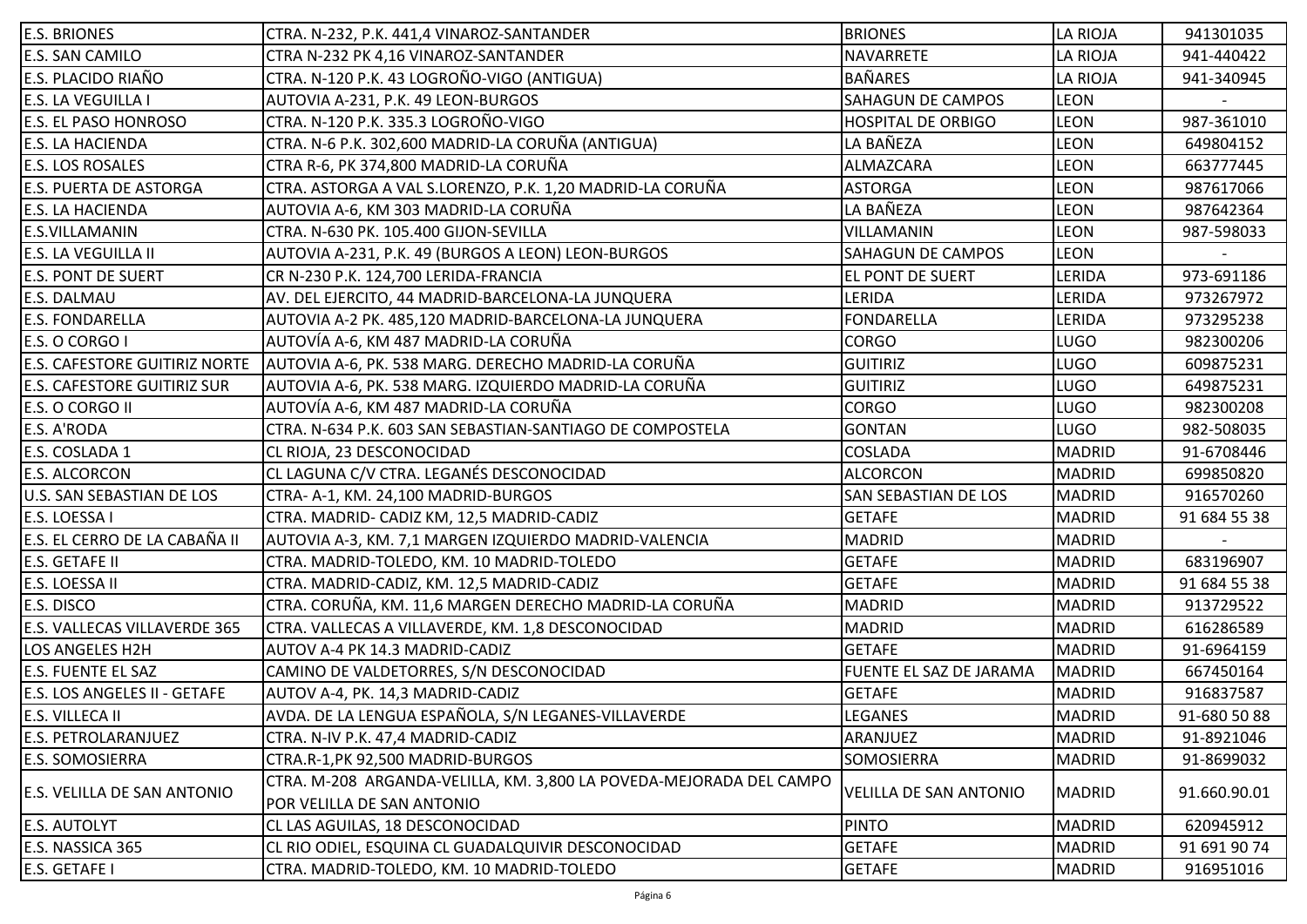| E.S. EL CERRO DE LA CABAÑA I       | AUTOVIA A-3, KM. 7, 1 - MARGEN DERECHO MADRID-VALENCIA                                 | <b>MADRID</b>              | <b>MADRID</b>  |                |
|------------------------------------|----------------------------------------------------------------------------------------|----------------------------|----------------|----------------|
| <b>E.S. TORREJON DE VELASCO</b>    | CR M-404 P.K. 31 R-5 (NAVALCARNERO) - R-3 (VILLAREJO DE SALVANES)                      | TORREJON DE VELASCO        | <b>MADRID</b>  | 91-8145082     |
| <b>E.S. PERALES</b>                | CTRA. N-III PK. 43,320 MADRID-VALENCIA                                                 | PERALES DE TAJUÑA          | <b>MADRID</b>  | 918755180/76   |
| <b>E.S. PINTO</b>                  | CTRA. M-841, P.K. 3,5 PINTO-SAN MARTIN DE LA VEGA                                      | <b>PINTO</b>               | <b>MADRID</b>  | 916923608      |
| <b>U.S. POSTE BUITRAGO</b>         | CR N-I P.K. 76 MADRID-IRUN (ANTIGUA)                                                   | <b>BUITRAGO DEL LOZOYA</b> | <b>MADRID</b>  | 91-8681519     |
| <b>E.S. PARACUELLOS</b>            | CL MIGUEL DE CERVANTES, 2 BARAJAS-FUENTE EL SAZ                                        | PARACUELLOS DE JARAMA      | MADRID         | 91 6580525     |
| <b>E.S. SAN MILLAN</b>             | AV. DE FUENLABRADA, 30 FUENLABRADA - R-5 POR MORALEJA DE ENMEDIO                       | MORALEJA DE ENMEDIO        | <b>MADRID</b>  | 91-6094727     |
| <b>E.S. VILLECA I</b>              | AVDA DE LA LENGUA ESPAÑOLA, 24 LEGANES-VILLAVERDE                                      | LEGANES                    | <b>MADRID</b>  | 91-688 88 88   |
| <b>E.S. LOS REMEDIOS</b>           | AVD. ANDALUCIA, 55 MALAGA-ALORA                                                        | CARTAMA                    | <b>MALAGA</b>  | 952422238      |
| <b>E.S. HUMILLADERO I</b>          | AUTOVIA A-92 P.K. 138,230 SEVILLA-BAZA-PUERTO LUMBRERAS                                | HUMILLADERO                | <b>MALAGA</b>  | 952737528      |
| <b>E.S. CASABERMEJA</b>            | CTRA. N-331, P.K. 147,8 CORDOBA-MALAGA                                                 | CASABERMEJA                | <b>MALAGA</b>  | 952-758681     |
| <b>E.S. TITANIC</b>                | CTRA. CARTAMA-COIN P.K. 3,800 MARBELLA-CARTAMA                                         | CARTAMA                    | <b>MALAGA</b>  | 95-2422238     |
| <b>E.S. HUMILLADERO II</b>         | CR N-334 P.K. 138,230 SEVILLA-BAZA-PUERTO LUMBRERAS                                    | HUMILLADERO                | <b>MALAGA</b>  | 9527373528     |
| <b>E.S. SAN MIGUEL</b>             | CTRA. A-357 PK. 50,05 CAMPILLOS-MALAGA                                                 | CARTAMA                    | <b>MALAGA</b>  |                |
| <b>E.S. LA VICTORIA</b>            | CTRA. N-342 P.K. 177 JEREZ DE LA FRONTERA-AGUILAS                                      | <b>ARCHIDONA</b>           | <b>MALAGA</b>  | 952-714383     |
| <b>E.S. AXARQUIA</b>               | CTRA. MA-105, PK. 0,30 CADIZ-BARCELONA                                                 | <b>FRIGILIANA</b>          | <b>MALAGA</b>  | 625127174      |
| <b>E.S. SAN ISIDRO</b>             | CTRA. A-352 P.K. 3,60 CASABERMEJA-TORRE DEL MAR                                        | VELEZ-MALAGA               | <b>MALAGA</b>  | 952-558704     |
| <b>E.S. PUERTO LUMBRERAS</b>       | CTRA. N-340 PK. 580,3 CADIZ-BARCELONA                                                  | <b>PUERTO LUMBRERAS</b>    | <b>MURCIA</b>  | 968402763      |
| <b>E.S. OSDAFRAMA</b>              | CAMINO DE MURCIA, 182 MADRID-CARTAGENA (ANTIGUA)                                       | <b>CIEZA</b>               | <b>MURCIA</b>  | 968 454 052*   |
| <b>E.S. EL JIMENADO</b>            | CTRA. F-14, P.K. 6,500 N-301 - LOS ALCAZARES POR EL JIMENADO Y TORRE<br><b>PACHECO</b> | TORREPACHECO               | <b>MURCIA</b>  | 968-585 123*   |
| <b>E.S. LA PURISIMA</b>            | CL SALVADOR ALLENDE, 1 DESCONOCIDAD                                                    | <b>FORTUNA</b>             | <b>MURCIA</b>  | 968-685077     |
| <b>E.S. ALFA MURCIA</b>            | CR N-301 P.K. 413,9 ALBACETE-CARTAGENA                                                 | <b>MURCIA</b>              | <b>MURCIA</b>  | 968-607170/030 |
| <b>E.S. EL ALGAR-GAS MENOR</b>     | CTRA N-332 PK 18.0 DESCONOCIDAD                                                        | <b>EL ALGAR</b>            | <b>MURCIA</b>  | 968/135235-282 |
| <b>E.S. LAKUNTZA</b>               | CTRA. N-240, KM. 35,6 PAMPLONA - R-1 (ALSASUA)                                         | LACUNZA                    | <b>NAVARRA</b> |                |
| <b>E.S. PAGOZELAI</b>              | AUTOVIA A-15 ANDOAIN-IRURZUN, KM. 134 TUDELA-IRURZUN-ANDOAIN                           | <b>GORRITI</b>             | <b>NAVARRA</b> | 948-604651     |
| E.S. PAGOZELAI                     | AUTOVIA A-15 ANDOAIN-IRURZUN, KM 134 TUDELA-IRURZUN-ANDOAIN                            | <b>GORRITI</b>             | <b>NAVARRA</b> | 948-604639     |
| E.S. LANZ                          | CTRA. N-121-A, P.K. 23,65 PAMPLONA-FRANCIA POR VERA DE BIDASOA                         | LANZ                       | <b>NAVARRA</b> | 948307223      |
| <b>E.S. NOAIN</b>                  | CTRA. N-240, P.K. 7,2 TARRAGONA-GALDAKAO                                               | <b>NOAIN</b>               | <b>NAVARRA</b> | 948318630      |
| <b>E.S. CAPARROSO</b>              | CTRA. N-121 P.K. 56 PAMPLONA-VALTIERRA                                                 | <b>CAPARROSO</b>           | <b>NAVARRA</b> | 948730083      |
| E.S. ZIZUR                         | AUTOVIA A-12 PK. 7.3 PAMPLONA-LOGROÑO-BURGOS                                           | <b>GAZOLAZ</b>             | <b>NAVARRA</b> | 948353270      |
| <b>E.S. IBARBURU</b>               | CTRA. N-121 PK. 55 PAMPLONA-FRANCIA POR VERA DE BIDASOA                                | SANTESTEBAN                | NAVARRA        |                |
| <b>E.S. DON FRANQUE, S.L.</b>      | PG. PEREIRO DE AGUIAR, PARCELA S-2 DESCONOCIDAD                                        | PEREIRO DE AGUIAR          | <b>ORENSE</b>  | 988 256 336    |
| E.S. VELASCO                       | AV DE SANTIAGO, 174 BENAVENTE-SANTIAGO DE COMPOSTELA                                   | <b>ORENSE</b>              | ORENSE         | 988-215649     |
| <b>E.S. VILLAVIEJA</b>             | CTRA. N-525 P.K. 118,700 BENAVENTE-SANTIAGO DE COMPOSTELA                              | LA MEZQUITA                | <b>ORENSE</b>  | 988-425592     |
| <b>E.S. PITEIRA CIBEIRA</b>        | CR N-541, P.K. 27.6 ORENSE-PONTEVEDRA                                                  | CARBALLINO                 | <b>ORENSE</b>  | 988-270635     |
| <b>E.S.SALUSTIANO GLEZ. SUAREZ</b> | CL MANUEL QUIROGA, 50 DESCONOCIDAD                                                     | EL BARCO DE VALDEORRAS     | <b>ORENSE</b>  | 988-320288     |
| <b>E.S. DACON-MASIDE</b>           | CTRA. N-541 P.K. 24,7 ORENSE-PONTEVEDRA                                                | <b>MASIDE</b>              | ORENSE         | 988275064      |
| E.S. PUERTA DE LA MONTAÑA          | AUTOVIA A-67 SALIDA 94 PALENCIA-SANTANDER                                              | <b>ALAR DEL REY</b>        | PALENCIA       | 979133644      |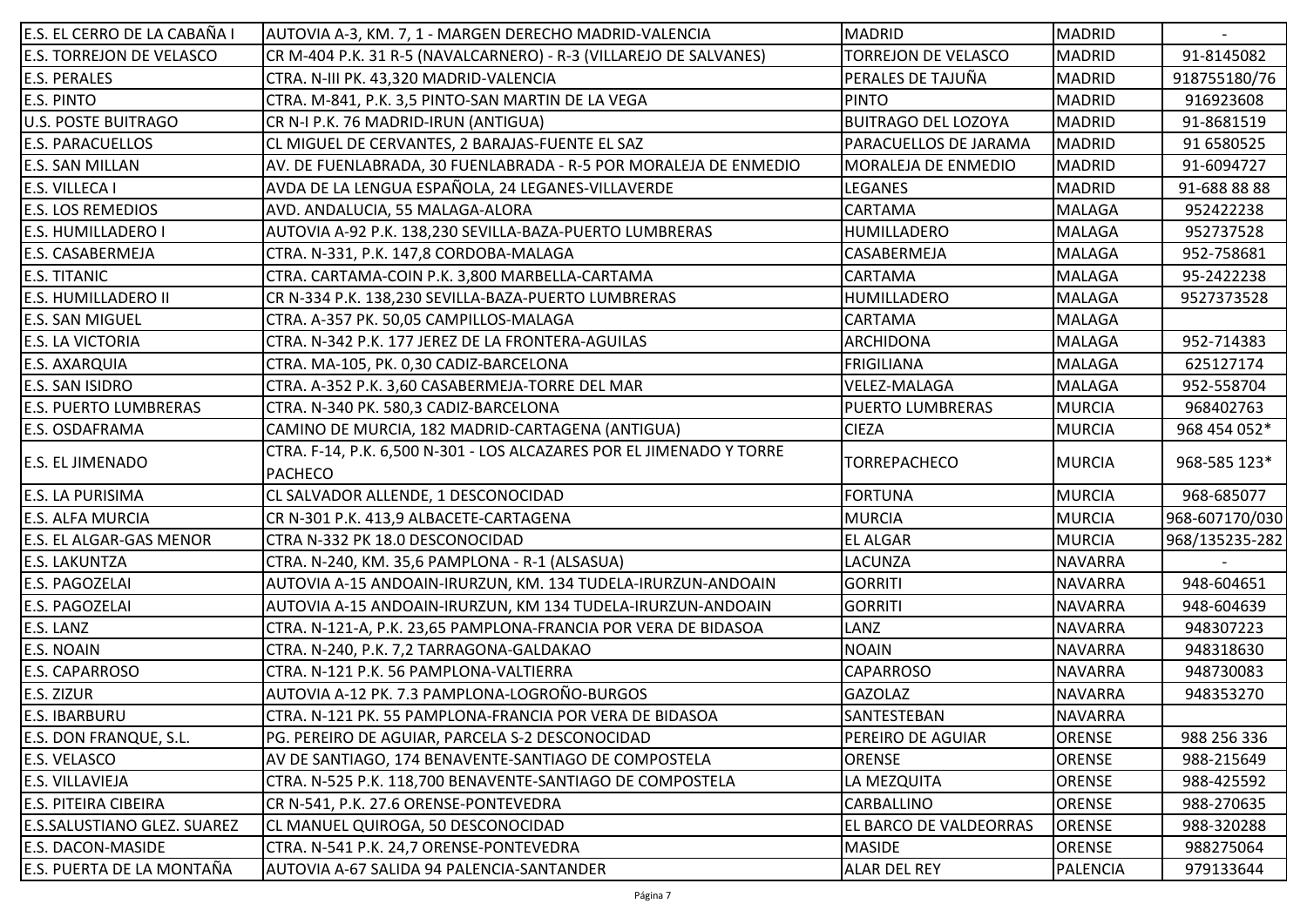| E.S. EL CANTO                   | AUTOVIA A-62 (E-80), PK. 64,3 BURGOS-PORTUGAL POR SALAMANCA           | <b>TORQUEMADA</b>                  | PALENCIA          | 979-800088   |
|---------------------------------|-----------------------------------------------------------------------|------------------------------------|-------------------|--------------|
| <b>E.S. GRIJOTA - HIDIFER</b>   | CTRA. C-615, PK. 6,2 PALENCIA-RIAÑO                                   | <b>GRIJOTA</b>                     | <b>PALENCIA</b>   | 979837183    |
| E.S. VILLODRIGO                 | CR N-620 KM. 43 BURGOS-PORTUGAL POR SALAMANCA                         | <b>VILLODRIGO</b>                  | PALENCIA          | 947-163002   |
| E.S. AGUILAR DE CAMPOO          | PG. II - CL HORNEROS, PARCELA 42 DESCONOCIDAD                         | <b>AGUILAR DE CAMPOO</b>           | PALENCIA          | 667705219    |
| E.S. SANDINO                    | CTRA N-620 PK 43.0 BURGOS-PORTUGAL POR SALAMANCA (ANTIGUA)            | <b>VILLODRIGO</b>                  | <b>PALENCIA</b>   | 947-166002   |
| E.S. VILABOA                    | CTRA. N-550 PK. 130,950 LA CORUÑA-TUY                                 | <b>VILABOA</b>                     | <b>PONTEVEDRA</b> | 986708353    |
| <b>E.S. SILLEDA</b>             | CR N-525 P.K. 624,400 BENAVENTE-SANTIAGO DE COMPOSTELA                | <b>SILLEDA</b>                     | PONTEVEDRA        | 986-580288   |
| E.S. EXGA                       | CTRA. N-120, P.K. 660 LOGROÑO-VIGO                                    | <b>TAMEIGA</b>                     | PONTEVEDRA        | 986-332111   |
| E.S. XESTEIRA DE CARBURANTES    | URB.MONTEPORREIRO.CL.ITALIA PARC. C-1 DESCONOCIDAD                    | <b>PONTEVEDRA</b>                  | <b>PONTEVEDRA</b> | 629774597    |
| E.S. EXGA-VIGO                  | AV. DE MADRID, 73 DESCONOCIDAD                                        | <b>VIGO</b>                        | <b>PONTEVEDRA</b> | 986-279475   |
| <b>E.S. COLMENERO</b>           | CR N-620 P.K. 291,600 BURGOS-PORTUGAL POR SALAMANCA                   | LA FUENTE DE SAN ESTEBAN SALAMANCA |                   | 923-440284   |
| E.S. AREA DE SERVICIO           | CTRA. A-50 SALIDA 86 - PG- 502 PARC. 215 AVILA-SALAMANCA              | <b>MACHACON</b>                    | SALAMANCA         | 649806554    |
| E.S. LA MAYA                    | CTRA. A-66 PK. 375 GIJON-SEVILLA                                      | MONTEJO DE SALVATIERRA             | SALAMANCA         | 923088927    |
| E.S. MARTIN DE YELTES II (D.M.) | CTRA. A-62 PK. 297 BURGOS-PORTUGAL POR SALAMANCA                      | <b>MARTIN DE YELTES</b>            | SALAMANCA         | 923-440766   |
| E.S. MARTIN DE YELTES I (D.M.)  | CTRA. A-62 PK. 297 BURGOS-PORTUGAL POR SALAMANCA                      | <b>MARTIN DE YELTES</b>            | SALAMANCA         | 923440994    |
| E.S. MANUEL GOMEZ GLEZ.         | CTRA. SA-512, P.K. 53.4 SALAMANCA-RIOMALO DE ABAJO (L.P. CON CACERES) | <b>LINARES DE RIOFRIO</b>          | SALAMANCA         | 923-416171   |
| <b>E.S. CARBURANTES PRIETO</b>  | CTRA. N-630, P.K. 423.9 GIJON-SEVILLA                                 | PEÑACABALLERA                      | SALAMANCA         | 923-414180   |
| <b>E.S. 5 PEREZ SANTIAGO</b>    | CTRA. C-72 P.K. 8 DESCONOCIDAD                                        | LEDESMA                            | SALAMANCA         | 923-570320   |
| E.S. CASTILLEJO DE MESLEON-     |                                                                       |                                    |                   |              |
| <b>BUQUERIN</b>                 | CTRA. NAC. I, PK. 107 MADRID-BURGOS                                   | CASTILLEJO DE MESLEON              | <b>SEGOVIA</b>    | 656305095    |
| E.S. FRESNO DE CANTESPINO       | CTRA. NAC. 110, KM. 110,6 SORIA-PLASENCIA                             | FRESNO DE CANTESPINO               | <b>SEGOVIA</b>    | 656605095    |
| <b>E.S. BUGANVILLA</b>          | CR N-IV, P.K. 524 MADRID-CADIZ                                        | CARMONA                            | <b>SEVILLA</b>    | 954-259039   |
| <b>E.S. PUERTO SEVILLA</b>      | CTRA DE LA ESCLUSA, 10 (PUERTO OESTE) CIRCUNVALACION DE SEVILLA       | SEVILLA                            | SEVILLA           | 954-450163   |
| E.S. APOLO XV, S.L.L.           | CTRA. MADRID-CADIZ, KM. 482 MADRID-CADIZ                              | LA CAMPANA                         | SEVILLA           | 954199954    |
| <b>E.S. EL MARQUES</b>          | AUTOVIA A-92 PK. 96.700 SEVILLA-BAZA-PUERTO LUMBRERAS                 | <b>AGUADULCE</b>                   | SEVILLA           | 954816678/79 |
| E.S. EMILIO                     | CTRA. A-362, KM. 4,2 UTRERA- LOS PALACIOS Y VILLAFRANCA               | <b>UTRERA</b>                      | <b>SEVILLA</b>    |              |
| E.S. MARIA AUXILIADORA          | CTRA SE-220 P.K. 14,6 LA CAMPANA-FUENTES DE ANDALUCIA                 | <b>FUENTES DE ANDALUCIA</b>        | SEVILLA           | 95-4838200   |
| E.S. EL PILAR                   | CTRA. N-334 P.K. 5,700 SEVILLA-BAZA-PUERTO LUMBRERAS                  | SEVILLA                            | SEVILLA           | 954-513269   |
| <b>E.S. AEROPUERTO</b>          | CTRA. R-4, P.K. 534.8 MADRID-CADIZ                                    | <b>SEVILLA</b>                     | SEVILLA           | 627542393    |
| E.S. MOGOLLON                   | CTRA NAC. IV MADRID-CADIZ P.K. 529 MADRID-CADIZ                       | LA RINCONADA                       | SEVILLA           | 95-4253796   |
| E.S. SAN ARCADIO                | CTRA. SE-430 P.K. 34.1 PALMA DEL RIO-OSUNA                            | <b>OSUNA</b>                       | SEVILLA           | 954-810016   |
|                                 | CTRA N-122 PK 184.3 ZARAGOZA-PORTUGAL                                 | ALDEHUELA DE                       | SORIA             | 659504750    |
| <b>E.S. VENTA NUEVA</b>         |                                                                       | <b>CALATAÑAZOR</b>                 |                   |              |
| E.S. EL BURGO DE OSMA-          | CTRA. N-122 PK.219 FRONTERA PORTUGAL - SORIA                          | <b>BURGO DE OSMA</b>               | SORIA             | 699164651    |
| <b>BUQUERIN</b>                 |                                                                       |                                    |                   |              |
| <b>E.S. AREA CAMBRILS</b>       | CTRA. MONTBRIO DEL CAMP (T-312), KM. 2,2 CAMBRILS-MONTBRIO DEL CAMP   |                                    | <b>TARRAGONA</b>  | 673037686    |
| <b>COOPERATIVA</b>              |                                                                       | <b>CAMBRILS</b>                    |                   |              |
| E.S.VILAVERD                    | CTRA. C-240, P.K. 32,100 SALOU-RIBERA D'URGELLET                      | <b>VILAVERT</b>                    | <b>TARRAGONA</b>  | 664 032 367  |
| <b>E.S. PARKING VALLS</b>       | CL. BLANQUERS, 51-55 DESCONOCIDAD                                     | <b>VALLS</b>                       | <b>TARRAGONA</b>  | 607706419    |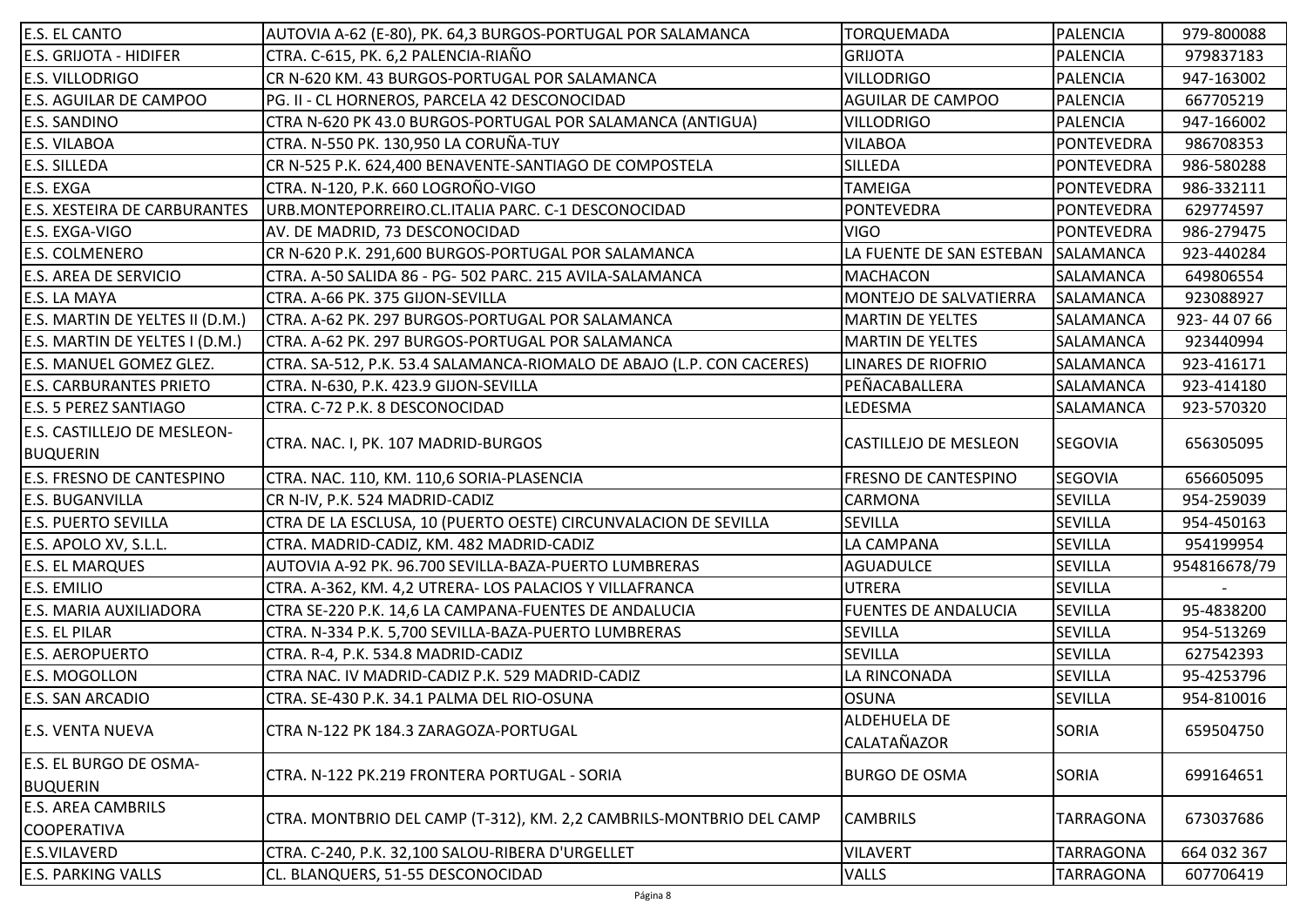| <b>E.S. L'ARBOC</b>             | CTRA. N-340 P.K. 1202 CADIZ-BARCELONA                           | <b>ARBOS</b>                  | <b>TARRAGONA</b> | 934005070    |
|---------------------------------|-----------------------------------------------------------------|-------------------------------|------------------|--------------|
| <b>E.S. PUEBLA DE VALVERDE</b>  | CTRA. A-23 PK. 100 SAGUNTO-SOMPORT (AUTOVIA LEVANTE-ARAGON)     | LA PUEBLA DE VALVERDE         | <b>TERUEL</b>    | 978720326    |
| <b>E.S. AGUAVIVA</b>            | CTRA. TE-830 P.K. 39.700 ALCORISA-MORELLA POR MAS DE LAS MATAS  | <b>AGUAVIVA</b>               | <b>TERUEL</b>    | 978848272 *  |
| <b>E.S. EL CAMPOFRIO</b>        | CTRA. N-234 P.K. 141 SAGUNTO-BURGOS                             | <b>CELLA</b>                  | <b>TERUEL</b>    | 619824320    |
| <b>E.S. TORREHIERRO I</b>       | CTRA. R-5, P.K. 118,100 - MARGEN DCHO. MADRID-BADAJOZ (ANTIGUA) | TALAVERA DE LA REINA          | <b>TOLEDO</b>    |              |
| <b>E.S. EL CRUCE DE CEDILLO</b> | CTRA. CM-4004, P.K. 17 OCAÑA-VALMOJADO                          | CEDILLO DEL CONDADO           | <b>TOLEDO</b>    | 925-558090   |
| E.S. TALAVERA DE LA REINA       | AV. PARQUE COMERCIAL EL GOLF MADRID-CADIZ (ANTIGUA)             | TALAVERA DE LA REINA          | <b>TOLEDO</b>    |              |
| <b>E.S. ONTENIENTE</b>          | AVDA. DEL TEXTIL, S/N DESCONOCIDAD                              | <b>ONTENIENTE</b>             | VALENCIA         | 962905139    |
| <b>E.S. EL RIBASSAL</b>         | CR C-3316 VILLENA-ALCUDIA PK 26,300 ONTENIENTE-VILLENA          | <b>BOCAIRENTE</b>             | VALENCIA         | 96-2905139   |
| <b>E.S. LA SENYERA II</b>       | CTRA. A3 PK. 332.9 MADRID-VALENCIA                              | <b>CUART DE POBLET</b>        | VALENCIA         | 96-1920733   |
| <b>E.S. VENTORRILLO</b>         | CTRA. CV-320 PK. 5.9 SAGUNTO-ALGIMIA DE ALFARA                  | <b>SAGUNTO</b>                | VALENCIA         | 606372420    |
| <b>E.S. BETERA SOS BUTANO</b>   | CTRA. V-6044, PK. 10.40 BURJASOT-TORRES TORRES                  | <b>BETERA</b>                 | VALENCIA         | 670055054    |
| <b>E.S. CANONCHE</b>            | AUTOVIA A-7, KM. 389 CADIZ-BARCELONA                            | VILLANUEVA DE CASTELLON       | VALENCIA         | 670055054    |
| <b>E.S. XIRIVELLA</b>           | AVDA CAMI NOU - ESQ.CAMI DE LA RAMBLETA DESCONOCIDAD            | CHIRIVELLA                    | VALENCIA         | 670055054    |
| E.S. EL LAGO                    | AVDA. TRES CRUCES, 109 CARTAGENA-VALENCIA                       | <b>SILLA</b>                  | VALENCIA         | 96-1219538   |
| <b>E.S. XATIVA</b>              | CR SIMAT, S/N. DESCONOCIDAD                                     | <b>JATIVA</b>                 | VALENCIA         | 902-020177 * |
| <b>E.S. SENDRA SOLBES</b>       | CTRA. N-340 PK 24,800 CADIZ-BARCELONA                           | SAGUNTO                       | VALENCIA         | 96-2660026   |
| <b>E.S. BALCON DEL JUCAR</b>    | CTRA.N-340, P.K. 858 ALMANSA-XATIVA-VALENCIA                    | ALBERIQUE                     | VALENCIA         | 96 2443778   |
| <b>E.S. MONTIVER</b>            | AUTOP. N-340 PK 25.8 CADIZ-BARCELONA                            | <b>SAGUNTO</b>                | VALENCIA         | 96-2660020   |
| <b>E.S. ALBORAIA SOS BUTANO</b> | CTRA. VV-7002, PK. 4.300 ALBORAYA-PORT SAPLAYA                  | <b>ALBORAYA</b>               | <b>VALENCIA</b>  | 670055054    |
| <b>E.S. SOS BUTANO</b>          | CTRA. N-340 P.K. 174,500 CADIZ-BARCELONA (ANTIGUA)              | <b>GUADASEQUIES</b>           | VALENCIA         | 961681924    |
| <b>E.S. COOP. VITIVINICOLA</b>  | CTRA. VV-1022 PK 9,100 C-322 - C-320 POR BENIGANIM              | PUEBLA DEL DUC                | VALENCIA         | 96-2250017   |
| <b>E.S. TUEJAR</b>              | CR C-234 P.K. 73,465 VALENCIA-L.P. CON CUENCA POR LLIRIA        | TUEJAR                        | VALENCIA         | 670055054    |
| <b>E.S. PISTA DE SILLA</b>      | CTRA. N-322 PK. 275.8 CARTAGENA-VALENCIA                        | <b>SILLA</b>                  | <b>VALENCIA</b>  | 9612211225   |
| <b>E.S. ALBERIQUE II</b>        | CTRA. CV-550, P.K. O. ENLACE N-340 ALMANSA-XATIVA-VALENCIA      | <b>ALBERIQUE</b>              | VALENCIA         | 962442343    |
| <b>E.S. LA SENYERA</b>          | CTRA. A3 PK. 332.9 MADRID-VALENCIA                              | <b>CUART DE POBLET</b>        | VALENCIA         | 96-1920733   |
| <b>E.S. NAVARRO II</b>          | CR TURIS-SILLA P.K. 25 TURIS-SILLA                              | <b>ALCACER</b>                | VALENCIA         | 96-1231029   |
|                                 |                                                                 | SIETE IGLESIAS DE             |                  |              |
| <b>E.S. SIETE IGLESIAS</b>      | AUTOV.A-62 PK. 177.800 BURGOS-PORTUGAL POR SALAMANCA            | <b>TRABANCOS</b>              | VALLADOLID       | 983-816128   |
| E.S. BECILLA - BUENAVISTA       | CTRA. N-601 P.K. 259,700 MADRID-LEON POR ADANERO                | <b>BECILLA DE VALDERADUEY</b> | VALLADOLID       | 983-746010   |
| E.S. RAIGADA VALDETRONCO,       |                                                                 |                               |                  |              |
| S.L.U.                          | AUTOVIA A-6, KM. 196,00 MADRID-LA CORUÑA (ANTIGUA)              | <b>VEGA DE VALDETRONCO</b>    | VALLADOLID       | 606938444    |
| <b>E.S. HEPRASA</b>             | CTRA. N-620, P.K. 116.8 BURGOS-PORTUGAL POR SALAMANCA           | VALLADOLID                    | VALLADOLID       | 983-338633   |
| E.S.NTRA.SRA.DEL PILAR          | CTRA. CL-601 P.K. 35,900 VALLADOLID-PUERTO DE NAVACERRADA       | SAN MIGUEL DEL ARROYO         | VALLADOLID       | 983-697161   |
| <b>E.S. ERROTA</b>              | CL EL BAULAR, 11 DESCONOCIDAD                                   | <b>ZALLA</b>                  | <b>VIZCAYA</b>   | 946-670129   |
| <b>E.S. VILLABRAZARO</b>        | CTRA. N-VI (MADRID-LA CORU\A) P.K. 268 MADRID-LA CORUÑA         | VILLABRAZARO                  | ZAMORA           | 980-634303   |
|                                 | CTRA.N-525 BENAVENTE-ORENSE, P.K.56.400 BENAVENTE-SANTIAGO DE   |                               |                  |              |
| <b>E.S. RIAS BAJAS</b>          | COMPOSTELA                                                      | <b>MOMBUEY</b>                | <b>ZAMORA</b>    | 980-642732   |
| <b>E.S. ZAMORA</b>              | CR N-630 P.K. 274,800 GIJON-SEVILLA                             | ZAMORA                        | ZAMORA           | 980-528972   |